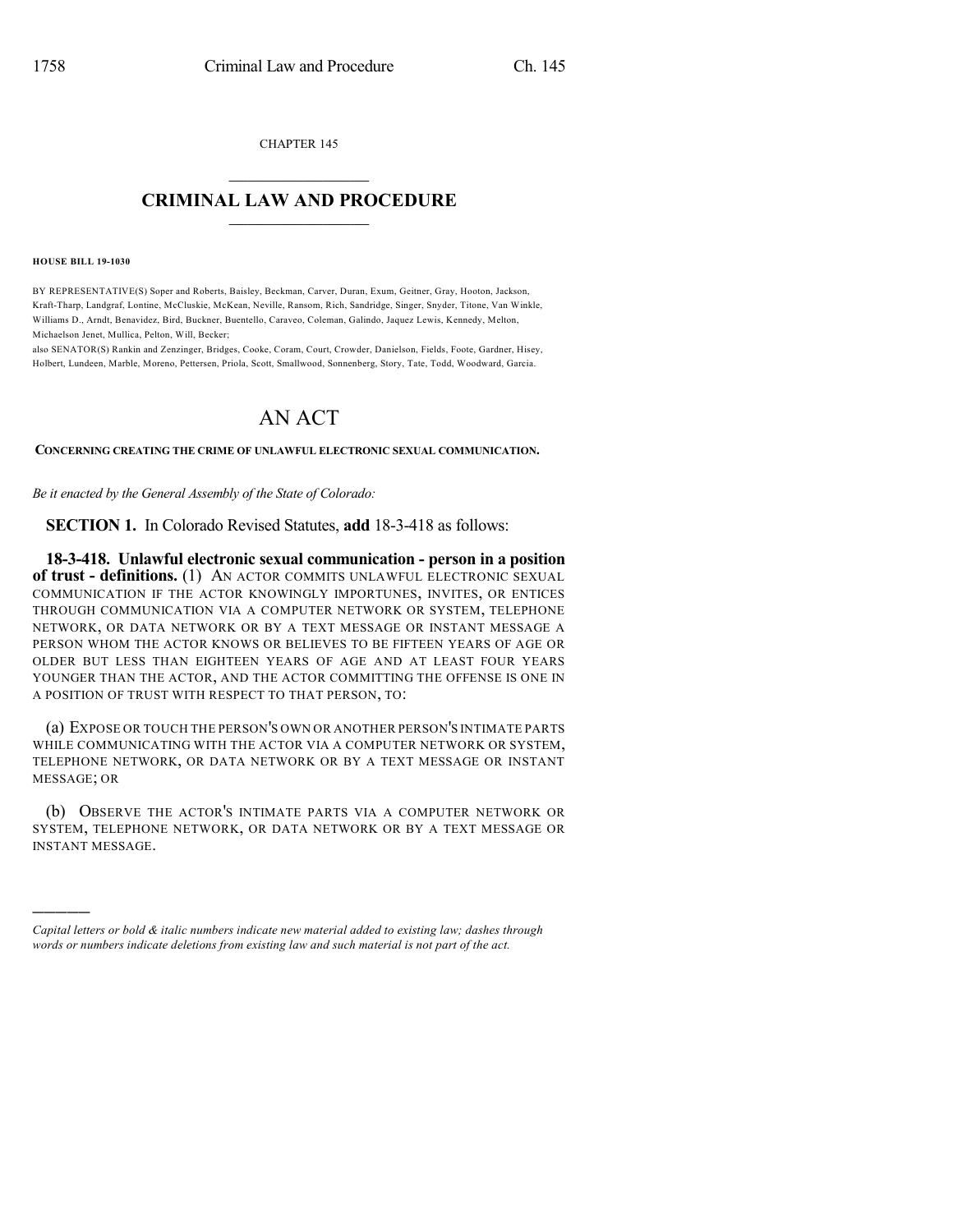## Ch. 145 Criminal Law and Procedure 1759

(2) AN ACTOR COMMITS UNLAWFUL ELECTRONIC SEXUALCOMMUNICATION IFTHE ACTOR KNOWINGLY COMMUNICATES OVER A COMPUTER OR COMPUTER NETWORK, TELEPHONE NETWORK, OR DATA NETWORK OR BY A TEXT MESSAGE OR INSTANT MESSAGE TO A PERSON THE ACTOR KNOWS OR BELIEVES TO BE FIFTEEN YEARS OF AGE OR OLDER BUT LESS THAN EIGHTEEN YEARS OF AGE AND AT LEAST FOUR YEARS YOUNGER THAN THE ACTOR AND, IN THAT COMMUNICATION OR IN ANY SUBSEQUENT COMMUNICATION BY COMPUTER OR COMPUTER NETWORK, TELEPHONE NETWORK, OR DATA NETWORK OR BY TEXT MESSAGE OR INSTANT MESSAGE, DESCRIBES EXPLICIT SEXUAL CONDUCT AS DEFINED IN SECTION  $18-6-403$  (2)(e) AND, IN CONNECTION WITH THAT DESCRIPTION, MAKES A STATEMENT PERSUADING OR INVITING THE PERSON TO MEET THE ACTOR FOR ANY PURPOSE, AND THE ACTOR COMMITTING THE OFFENSE IS ONE IN A POSITION OF TRUST WITH RESPECT TO THAT PERSON.

(3) AS USED IN THIS SECTION, UNLESS THE CONTEXT OTHERWISE REQUIRES:

(a) "EXPLICIT SEXUAL CONDUCT" HAS THE SAME MEANING AS SECTION 18-6-403  $(2)(e)$ .

(b) "IN CONNECTION WITH"MEANS COMMUNICATIONS THAT FURTHER, ADVANCE, PROMOTE, OR HAVE A CONTINUITY OF PURPOSE AND MAY OCCUR BEFORE, DURING, OR AFTER THE INVITATION TO MEET.

(c) "POSITION OF TRUST" HAS THE SAME MEANING AS SECTION 18-3-401 (3.5).

(4) (a) UNLAWFUL ELECTRONIC SEXUAL COMMUNICATION IN VIOLATION OF SUBSECTION (1) OF THIS SECTION IS A CLASS 6 FELONY.

(b) UNLAWFUL ELECTRONIC SEXUAL COMMUNICATION IN VIOLATION OF SUBSECTION (2) OF THIS SECTION IS A CLASS 6 FELONY; EXCEPT THAT UNLAWFUL ELECTRONIC SEXUAL COMMUNICATION IS A CLASS 5FELONY IF COMMITTED WITH THE INTENT TO MEET FOR THE PURPOSE OF ENGAGING IN SEXUAL EXPLOITATION AS DEFINED IN SECTION 18-6-403 OR SEXUAL CONTACT AS DEFINED IN SECTION 18-3-401.

**SECTION 2.** In Colorado Revised Statutes, 16-11.7-102, **amend** the introductory portion,  $(3)(x)$ , and  $(3)(y)$ ; and **add**  $(3)(z)$  as follows:

**16-11.7-102. Definitions.** As used in this article ARTICLE 11.7, unlessthe context otherwise requires:

(3) "Sex offense" means any felony or misdemeanor offense described in this subsection (3) as follows:

(x) Public indecency, committed in violation of section  $18-7-301$  (2)(b),  $C.R.S.,$ if a second offense is committed within five years of the previous offense or a third or subsequent offense is committed; or

(y) Invasion of privacy for sexual gratification, as described in section 18-3-405.6;  $C.R.S.$ ; OR

(z) UNLAWFUL ELECTRONIC SEXUAL COMMUNICATION,IN VIOLATION OF SECTION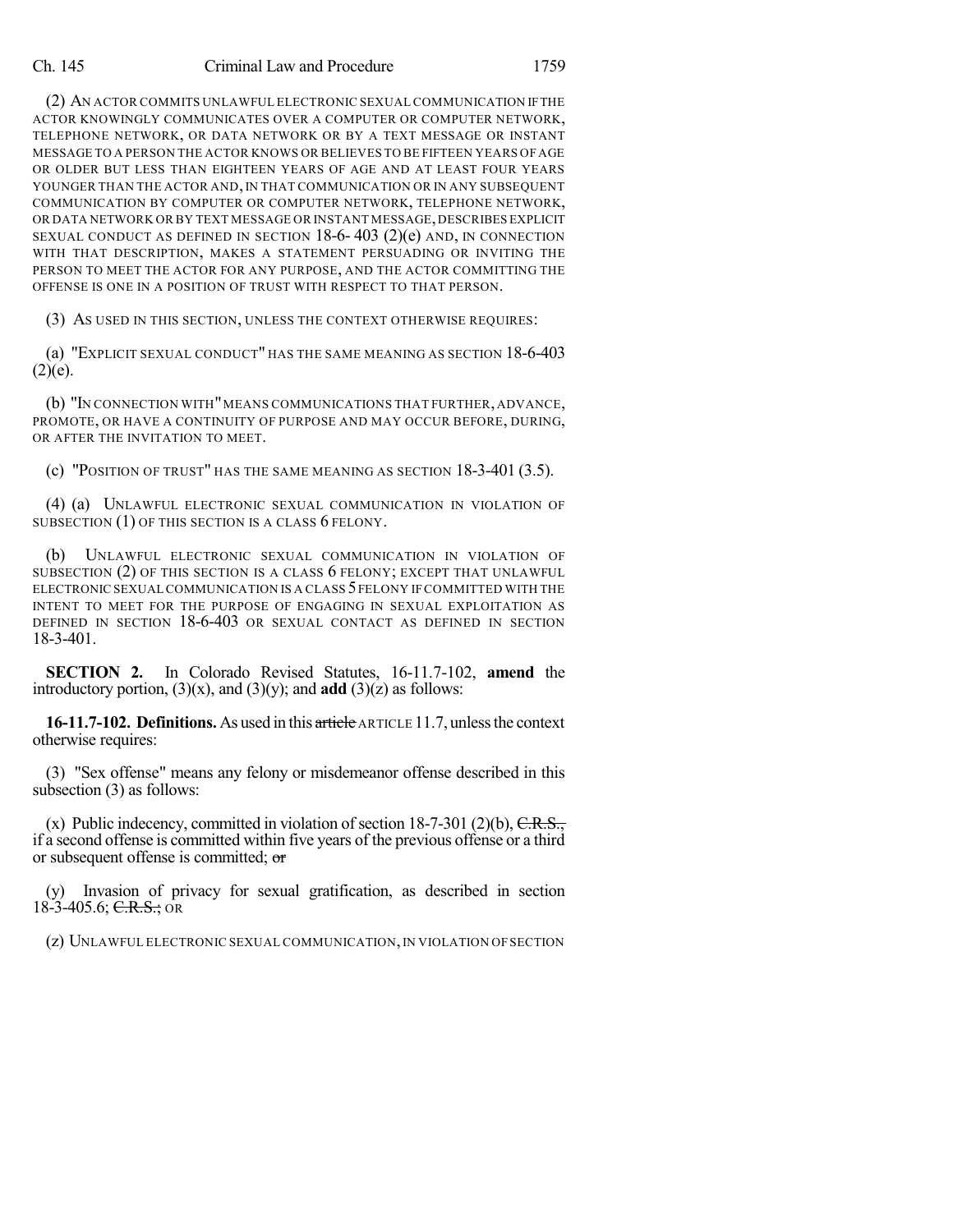18-3-418.

**SECTION 3.** In Colorado Revised Statutes, 16-22-102, **amend** (9)(aa) and (9)(bb); and **add** (9)(cc) as follows:

**16-22-102. Definitions.** As used in this article 22, unless the context otherwise requires:

(9) "Unlawful sexual behavior" means any of the following offenses or criminal attempt, conspiracy, or solicitation to commit any of the following offenses:

(aa) Invasion of privacy for sexual gratification, in violation of section 18-3-405.6; C.R.S.; or

(bb) Second degree kidnapping, if committed in violation of section 18-3-302  $(3)(a)$ ; C.R.S.; OR

(cc) UNLAWFUL ELECTRONIC SEXUAL COMMUNICATION,IN VIOLATION OF SECTION 18-3-418.

**SECTION 4.** In Colorado Revised Statutes, 18-3-411, **amend** (1) as follows:

**18-3-411. Sex offenses against children - "unlawfulsexual offense" defined -limitationfor commencingproceedings- evidence -statutoryprivilege.**(1) As used in this section, "unlawful sexual offense" means enticement of a child, as described in section 18-3-305; sexual assault, as described in section 18-3-402, when the victim at the time of the commission of the act is a child less than fifteen years of age; sexual assault in the first degree, as described in section 18-3-402, as it existed prior to July 1, 2000, when the victimat the time of the commission of the act is a child less than fifteen years of age; sexual assault in the second degree, as described in section 18-3-403 (1)(a), (1)(b), (1)(c), (1)(d), (1)(g), or (1)(h), as it existed prior to July 1, 2000, when the victim at the time of the commission of the act is a child less than fifteen years of age, or as described in section 18-3-403  $(1)(e)$ , as it existed prior to July 1, 2000, when the victim is less than fifteen years of age and the actor is at least four years older than the victim; unlawful sexual contact, as described in section  $18-3-404$  (1)(a), (1)(b), (1)(c), (1)(d), (1)(f), or  $(1)(g)$ , when the victim at the time of the commission of the act is a child less than fifteen years of age; sexual assault in the third degree, as described in section 18-3-404 (1)(a), (1)(b), (1)(c), (1)(d), (1)(f), or (1)(g), as it existed prior to July 1, 2000, when the victim at the time of the commission of the act is a child less than fifteen years of age; sexual assault on a child, as described in section 18-3-405; sexual assault on a child by one in a position of trust, as described in section 18-3-405.3; aggravated incest, as described in section 18-6-302; human trafficking of a minor for sexual servitude, as described in section 18-3-504 (2); sexual exploitation of a child, as described in section 18-6-403; procurement of a child for sexual exploitation, as described in section 18-6-404; indecent exposure, as described in section 18-7-302, soliciting for child prostitution, as described in section 18-7-402; pandering of a child, as described in section 18-7-403; procurement of a child, as described in section 18-7-403.5; keeping a place of child prostitution, as described in section 18-7-404; pimping of a child, as described in section 18-7-405; inducement of child prostitution, as described in section